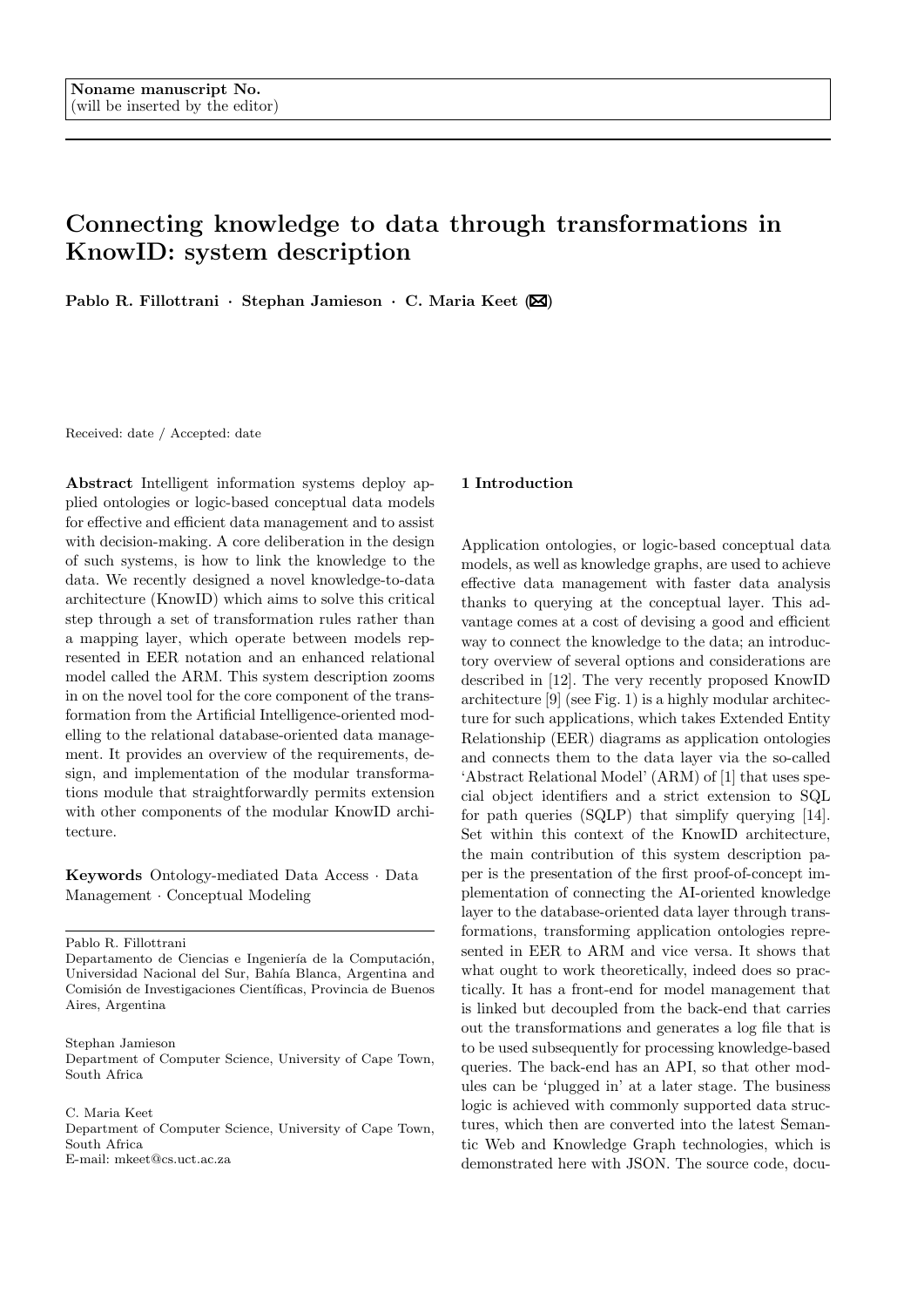Fig. 1 The KnowID architecture, with the focus of the system presented in this paper highlighted in bold black font text in the two dark shaded boxes connected with the thick arrow: providing the knowledge-to-data connection as model transformations.

mentation, and test cases are available at http://www. meteck.org/KnowID.html.

The currently most well-known proposed solution to link knowledge represented in application ontologies to data stored in database is called ontology-based data access (OBDA) [3], which has closely related recent activities with (virtual) knowledge graphs [15, 20]. OBDA uses a mapping layer between the ontology and the relational database(s), and avails of query rewriting to answer conjunctive queries. Both features are costly computationally [10] as well as in design and maintenance [13]. Moreover, data analysts typically want to be able to use the full SQL expressiveness and stay with the closed world assumption that is better known to them than the open world assumption in OBDA. These issues are avoided in KnowID by using transformation rules [9]. That theoretical design was yet to be assessed on practical correctness, feasibility of implementation, and flexible architectures to implement it. The described system realises the knowledge-to-data inter-layer connection in KnowID, and serves as a basis for its further development and application complement the well-known technologies that compose both the knowledge and data layer. Furthermore, although there are approaches to support diverse fragments of the SQL query language in ODBA (see for example [4, 11]), they are incomplete and involve a complex transformation leading to a loss of intuition for the modeller. By using ARM, KnowID ensures that explicit primary and foreign keys are hidden from the user's view so queries appear more naturally to modellers, and also can be expressed more compactly. This is very relevant for example for query explanation [16] as well as query formulation and understanding [14]. See [9] for a more detailed comparison of both architectures.

The remainder of this system description paper first briefly recaps the key points of the KnowID architecture (Section 2), to then expand on the system design and implementation (Section 3). System testing and a use case are touched upon in Section 4. We discuss and close in Section 5.

### 2 Theoretical background

Our approach to combining *intensional knowledge*  $(K)$ with *large amounts of data*  $(D)$  is depicted in Fig. 1. It consists in a pipeline starting with a conceptual data model or application ontology  $K$  represented as an EER diagram. After the steps of formalisation and materialisation of deductions, this EER diagram is used to obtain an abstract relational model schema in ARM, which is the basis for i) the relational database schema for  $D$ , ii) the data completion of  $D$  with the intensional knowledge, iii) the reformulation of SQLP queries into SQL queries to be evaluated over the completed data. The pipeline has the following three key components:

- Knowledge, at the type/class-level (i.e., with entities that can be instantiated), which is represented formally in a logic. This type-level theory should be independent of systems design aspects (so, e.g., no PK/FK and OO object identifiers and similar in the model);
- Structured data, stored in a relational database or an RDF triple store (not unstructured text documents).
- Automated reasoning support with, as a minimum, querying the data using the vocabulary elements from the knowledge layer. It should avail of the formally represented knowledge in some way (so, not just a graphical query interface for the stored data like in query-by-diagram).

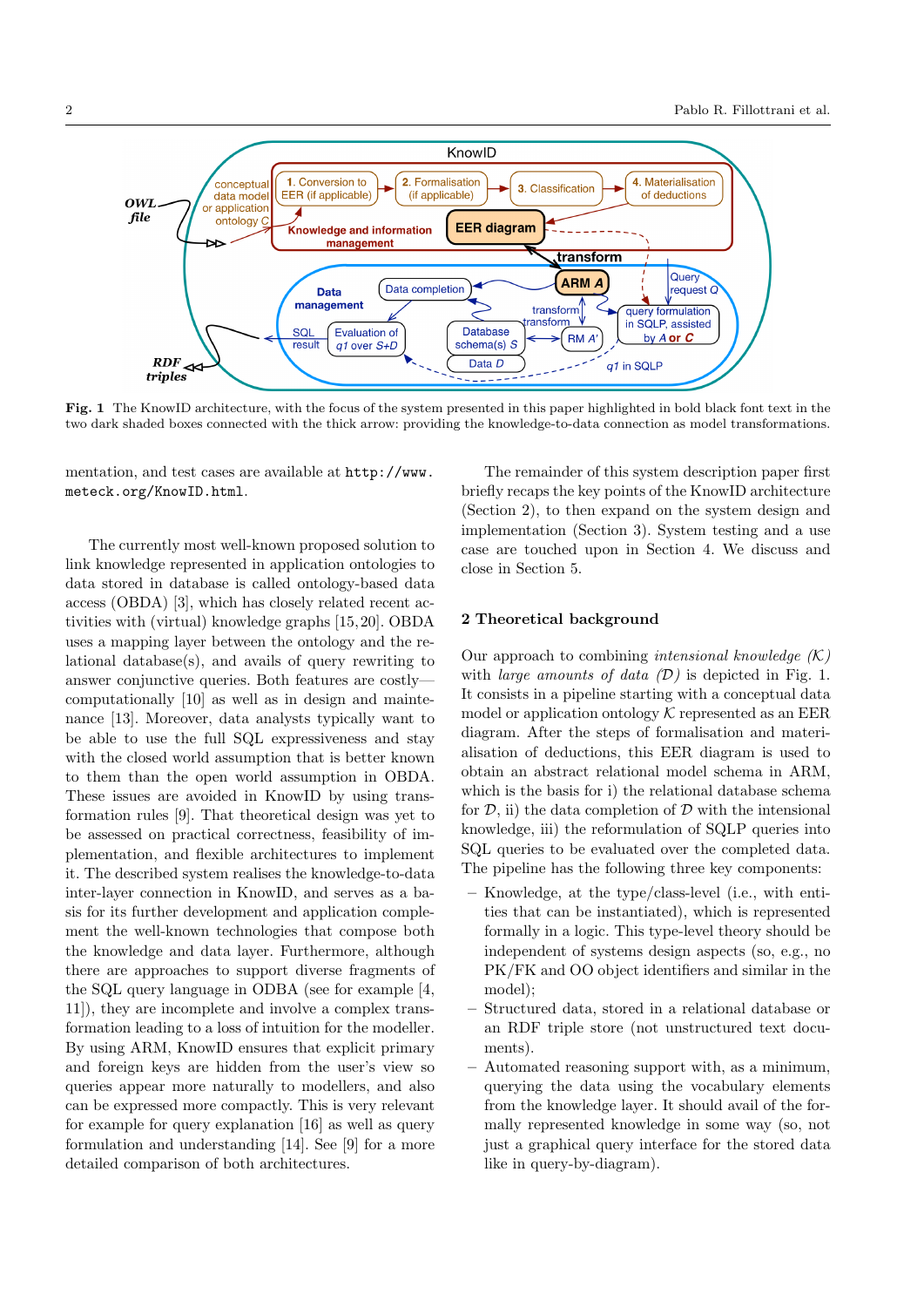

relation Academic ( (self OID, anum INT, aname STRING, office STRING, school OID), primary key (self), constraint sch foreign key (school) references school, pathfd (anum) -> self, disjoint with (module, school, teach) )

Fig. 2 Top: Graphical renderings of a sample ARM schema, resembling a relational model graphical notation (left) and a knowledge graph notation (right). Bottom: textual representation of the Academic relation from the ARM schema

EER is a conceptual data modelling language [17] which is able to express in a graphical notation advanced requirements for information systems, and has been widely applied in database design as well as in other more abstract modelling tasks. Even though other popular languages exist that could also be used in the knowledge layer of KnowID, EER was chosen because of the well known transformation between EER and the relational model (which is similar enough to the ARM to provide a solid ground), and also because it is widely used in the database community. There are also several logic-based reconstructions of EER, which therewith facilitates automated reasoning over the diagrams.

The Abstract Relational Model (ARM) is a generalisation of the relational model (RM) which includes an abstract domain of entities OID used for object identifiers, and an associated new self attribute for each relation in an ARM. This self with an OID has an underlying theory of referring expressions such that the identifiers in ARM remain virtual and thus does not cost one another column in a database table. Its details are described in [1, 14, 18]. This seemingly simple extension allows for various other constructs beyond primary and foreign keys, such as declaring disjointness constraints, explicit inheritance, and path functional dependencies. In Fig. 2 we show a graphical representation of a conceptual model in ARM, and its textual representation.

ARM generalises RM in two ways: first, there is no explicit choice in the representation of primary keys for each relation, one simply may assume it exists; second, a set of declarative constraints is available to model the

Table 1 Comparison between OBDA and KnowID on the main distinguishing features of computational cost.

| Feature                      | <b>OBDA</b><br>KnowID                                 |                                  |  |
|------------------------------|-------------------------------------------------------|----------------------------------|--|
| World                        | $\overline{\text{OWA}+\text{CWA}}$                    | <b>CWA</b>                       |  |
| Language for $K$             | OWL 2 QL                                              | relational, DL                   |  |
| Language for $\mathcal D$    | relational or RDF                                     | relational                       |  |
| Query language               | $\overline{\text{SPARGL}} + \text{SQL}$<br>(fragment) | SQLP                             |  |
| Automated<br>rea-<br>soning  | yes                                                   | yes                              |  |
| Reasoning<br>w.r.t.<br>data. | query rewriting                                       | $_{\rm data}$<br>comple-<br>tion |  |
| Mapping layer                | yes                                                   | no                               |  |
| Transformations              | no                                                    | yes                              |  |
| Entity recasting             | <b>ves</b>                                            | no                               |  |
| Syntactic sugar              | available                                             | possible                         |  |

domain data. In this sense, ARM is, strictly, conceptual model-like. ARM can be formalised in a Description Logic (DL) with *n*-ary relations  $(n \geq 1)$ , e.g., the PTIME decidable  $\mathcal{CFDI}^{\forall-}_{nc}$  [19] In that case, the problem of deciding when for some ARM model  $\Sigma$ , constraint  $\varphi$  (e.g., a disjointness constraint), and relation T<sub>i</sub> (e.g., Academic, in Fig. 2),  $\Sigma \models (\varphi \in T_i)$  holds in that ARM schema can be reduced to reasoning about logical consequence [1]. It has a complementary query language, called SQLP [1], which is an extension of full SQL in order to allow queries over paths, availing over those virtual identifiers in the background, and has been shown to improve querying when used with ARM [14].

Automated reasoning is a fundamental gear for this architecture, in both the knowledge and the data layers. First, it is needed to classify model elements and materialize deductions in the third and forth step at the knowledge and information management layer in Fig. 3. This involves reasoning in the logic chosen by the previous formalization step. The optional first step of transformation of OWL files into EER diagrams may also involve OWL reasoning. Furthermore, automated reasoning is used in the data completion process at the data management level, availing of the formally represented knowledge and data.

The system described in the next section completes this approach by providing a bi-directional connection between the ontology layer and ARM schemata. A comparison with OBDA is included in Table 1. From this follows what would be the best choice when; e.g., for queries beyond UCQs or evolving schemas, KnowID will perform better, whereas with rapidly changing data and static schemas, OBDA may outperform KnowID.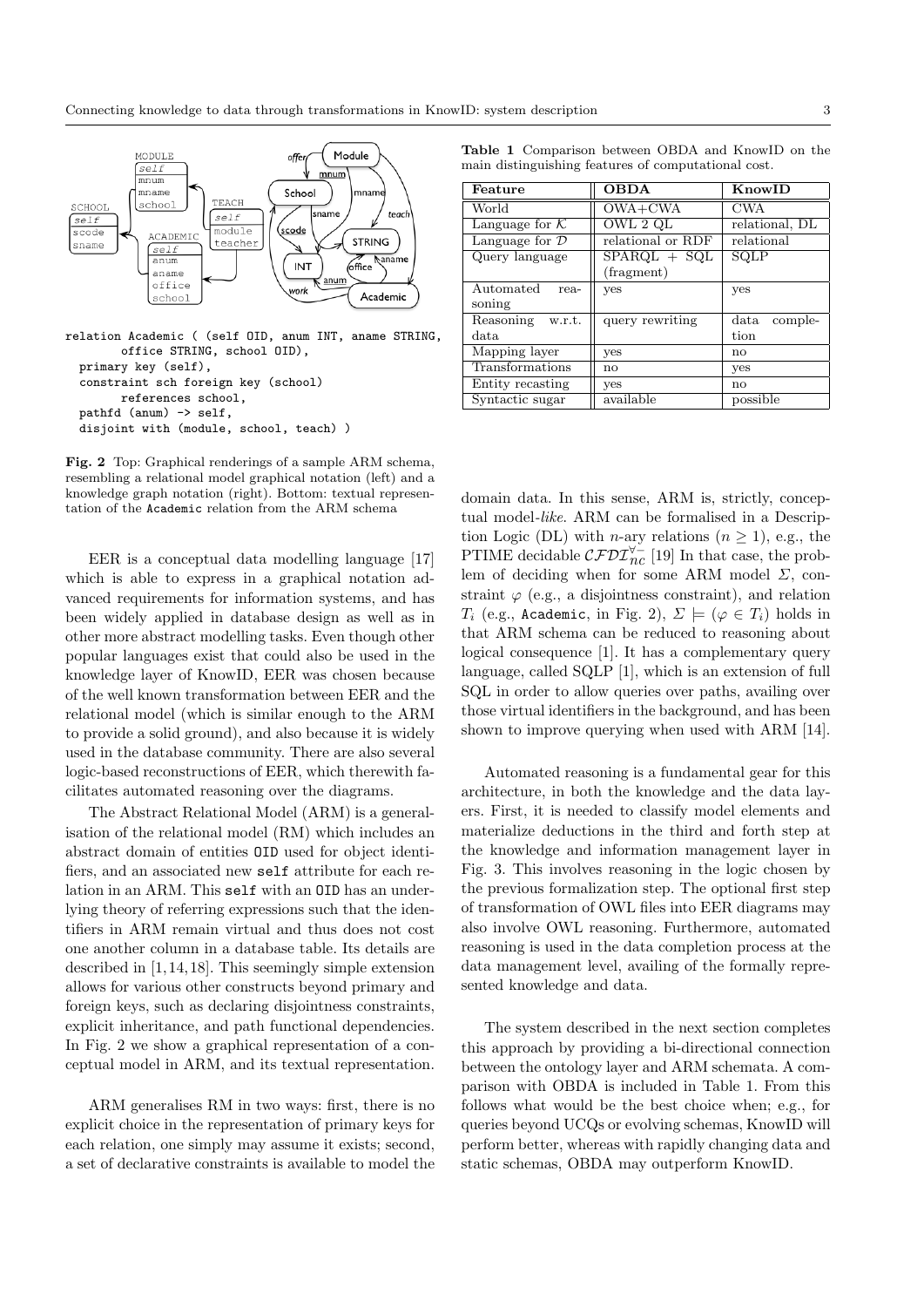# 3 System design and implementation

The system design process overall took an approach of: (i) specifying a list of requirements; (ii) exploring the solution space with 21 3rd-year students in seven teams as their BSc 'capstone project'; (iii) devising the final architecture and refining and updating the best components of the capstone implementations. The second step was included, as it would permit a faster exploration of a range of options. While the transformation rules obviously remain the same, 'externalities' to meet the requirements and turn it into a usable tool varied greatly among the proposed and implemented solutions. Aside from different programming languages (Java, Python, React, JavaScript, and combinations thereof), the main differences in the solutions were regarding interaction with front ends for the EER and ARM models (text or diagrams, self-made vs. borrowed from draw.io), more or less restrictive storage of models (a structured plain text file vs. JSON or XML with or without XSD and a tailor-made parser), and the internals of the algorithms how to achieve the implementation of the rules more or less efficiently. The system that is presented here, took the system of one of the teams as starting  $point<sup>1</sup>$ , which we updated and extended, both regarding some intricate details of the rules and corner cases and by being informed by the other capstone systems and prospects for extensibility to other tasks.

Requirements The hard requirements were to implement the rules as in the KnowID paper [9], both the EER-to-ARM and ARM-to-EER transformations, to be able to open and save those models, report on success or failure of a transformation, and have some user interface for these actions and in/output. Ideally, the prospective tool would also report on those elements or constraints that could not be transformed, and it would be helpful if the tool were to report on what happened with each element (since this will be useful for processing SQLP queries). For our version, the log file and graphical rendering was deemed a hard requirement. The students, meanwhile, were free to choose between a textual or graphical representation of the models, including that it was permissible to extend a current open source EER tool to do this provided it supports the required language features.

Architecture and implementation Since the link between the knowledge and data layer is the first implementation component of KnowID, and considering the various possible extensions, the design was made such that



Fig. 3 Architecture to realise the transformations between the knowledge and data layer.

it is highly modular. The architecture of the system is shown in Figure 3. It is divided into a front-end for user interaction and model management and a back-end for the business logic for the transformations.

The front-end renders diagrammatically the EER and ARM models in the GUI and stores them as JSON files. This is realised in JavaScript with React. Three functions are available to the user: load, transform, and save a model. The GUI displays the input model and the generated output side-by-side, with the log file at the lower part of the screen.

The back-end functionality commences with the Web Server, which functions as an API to the business logic. At present, it takes the file received from the frontend component and passes it through the JSON Parser, converting it into an object representation in memory. It then determines whether it is an EER or an ARM model and feeds it into the applicable transformation algorithm in the business logic model. The bird's eye view of the transformation algorithms are shown in Algorithms 1 and 2, including differences for strong entity types that have their own identifier and weak ones that have a partial identifier. The output of the algorithm is a model of the other type along with a log file. These are passed through the JSON Parser and the resultant file returned to the web server, which forwards it to the front-end to render it, and if the user so wishes, to save it. The back-end was coded in Python, availing of, in

<sup>1</sup> The team members kindly permitted us to use and revise their code (by default they are the copyright holders).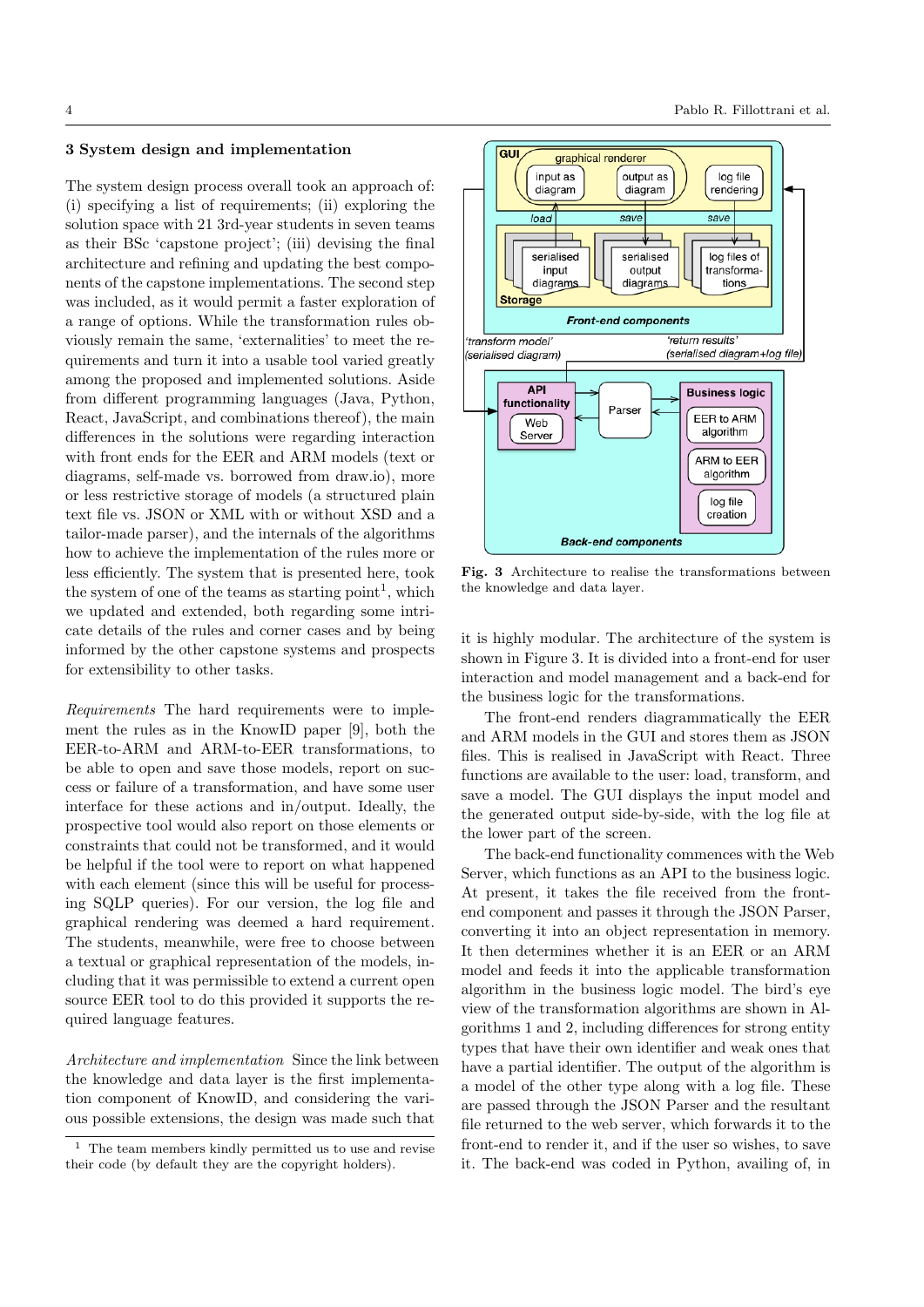particular, the Enum and JSON libraries, and Flask (in the Web Server module).

#### Algorithm 1 EER to ARM algorithm at a glance

| 1: $\Sigma$ : ARM schema; R: set of relations in $\Sigma$ ; $\Omega$ : an ERD; |  |  |  |  |
|--------------------------------------------------------------------------------|--|--|--|--|
| S: regular or strong entity type; W: weak entity type; $P$ :                   |  |  |  |  |
| set of all pathfd constraints.                                                 |  |  |  |  |
| <b>Precondition:</b> The input model is valid EER.                             |  |  |  |  |
| 2: function GENERATEARM()                                                      |  |  |  |  |
| 3:<br>Group ETs from $\Omega$<br>$\triangleright$ strong S and weak W          |  |  |  |  |
| for each $s \in S$ do<br>4:                                                    |  |  |  |  |
| 5:<br>create a relation $r \in R$                                              |  |  |  |  |
| 6:<br>fire the other relevant transformation rules                             |  |  |  |  |
| 7:<br>$\triangleright$ add self, pathfd, PK, FK, other attributes              |  |  |  |  |
| 8:<br>end for                                                                  |  |  |  |  |
| 9:<br>for each $w \in W$ do                                                    |  |  |  |  |
| 10:<br>create a relation $r \in R$                                             |  |  |  |  |
| 11:<br>fire the other relevant transformation rules                            |  |  |  |  |
| 12:<br>$\triangleright$ add self, pathfd, PK with FK, other attributes         |  |  |  |  |
| 13:<br>end for                                                                 |  |  |  |  |
| 14:<br>Set all attributes' datatype to anyType                                 |  |  |  |  |
| 15:<br>$P \leftarrow$ List all pathfd constraints from each $r \in R$          |  |  |  |  |
| 16:<br>Compute disjointness and covering from $P$                              |  |  |  |  |
| 17:<br>Add disjointness or covering constraints to each $r \in R$              |  |  |  |  |
| return $\Sigma$<br>18:                                                         |  |  |  |  |
| 19: end function                                                               |  |  |  |  |

| <b>Algorithm 2</b> ARM to EER algorithm at a glance |  |  |  |
|-----------------------------------------------------|--|--|--|
|-----------------------------------------------------|--|--|--|

| 1: $\Sigma$ : ARM schema; R: set of relations in $\Sigma$ ; $\Omega$ : an ERD; |
|--------------------------------------------------------------------------------|
| S: regular or strong entity type; $W$ : weak entity type; M                    |
| m:n relationship; $P$ : set of all pathfd constraints.                         |
| <b>Precondition:</b> The input model is valid ARM.                             |
| 2: function GENERATEEER()                                                      |
| Classify each $r \in R$ $\triangleright$ strong, regular, weak, m:n, isa<br>3: |
| for each $r \in R$ that is strong, regular, is ado<br>4:                       |
| create an Entity Type $s \in S$<br>5:                                          |
| 6:<br>fire the other relevant transformation rules                             |
| 7:<br>$\triangleright$ identifiers, attributes, remove data types              |
| 8:<br>end for                                                                  |
| 9:<br>for each $r \in R$ that is weak do                                       |
| 10:<br>create an Entity Type $w \in W$                                         |
| fire the relevant transformation rules<br>11:                                  |
| 12:<br>$\triangleright$ partial identifier, add relationship, etc.             |
| end for<br>13:                                                                 |
| 14:<br>for each $r \in R$ that is m:n do                                       |
| 15:<br>create a Relationship $m \in M$                                         |
| 16:<br>fire the relevant transformation rules                                  |
| 17:<br>end for                                                                 |
| 18:<br>Create relationships and is a between the entity types                  |
| 19:<br>Add cardinality constraints                                             |
| 20:<br>return $\Omega$                                                         |
| 21: end function                                                               |

Flexibility, maintainability, and extensibility The business logic, i.e., the transformation algorithms, use generic data structures (arrays) so that it can be independent of transient technologies. For instance, JSON is gaining

popularity for representing knowledge graphs over serialisations in RDF or XML, noting that it is possible to convert between JSON and RDF [5, 6]. Thanks to the modular design, another parser could be added for the input and the output, which will not affect the actual transformation algorithms. For instance, the array of objects could be written into XML, passed back to the Web Server, and then loaded into a preferred modelling tool, such as draw.io, ERwin, NORMA etc. that serialise in XML.

Further extensions can be added easily to the current architecture, such as a separate back-end component for the automated reasoning over the conceptual model before the transformations, and a module for query formulation with SQLP over either the EER diagram or ARM model.

System testing A formal unit test suite was constructed for the business logic, i.e., the core KnowID transformation algorithms from EER to ARM and ARM to EER. This was used in two stages: the first stage concerned robustness testing to verify all components worked and the second stage included tests with plausible models that had actual names for entities. Each test case comprises a pair of JSON files encoding an EER (or ARM) input model and a expected ARM (or EER) output model. They covered each rule, corner case, and intended failure amounting to 83 tests. This started with the base case of a single entity type, progressing to two entity types and a binary relationship first with the base cases of cardinality constraints (1:n, 1:1, n:1, m:n) and mandatory or optional participation (i.e., universal or existential quantification, when formalised), to subsequently start adding attributes with correct handling of datatypes, testing n-aries, weak entity types with partial identifiers, and subsumption followed by disjointness and completeness on subsumption. This then moved to the more involved aspects, such as multiple or conflicting pathdf constraints to self, cardinality constraints unsupported in ARM, recursive relations, and composite attributes. The outputted diagrams and the log files were inspected manually; when a transformation was incorrect or a log entry incomplete, revisions were made to the code and the model transformation tested again. All user test cases are available in the online supplementary material, which contains a notes.txt in both EER-to-ARM and the ARM-to-EER folders that describe for each test case what it is testing, a corresponding **Test**.py file for automating test execution, the respective JSON files of the input models, and the output as screenshots, so that it also can be verified without installing the tool.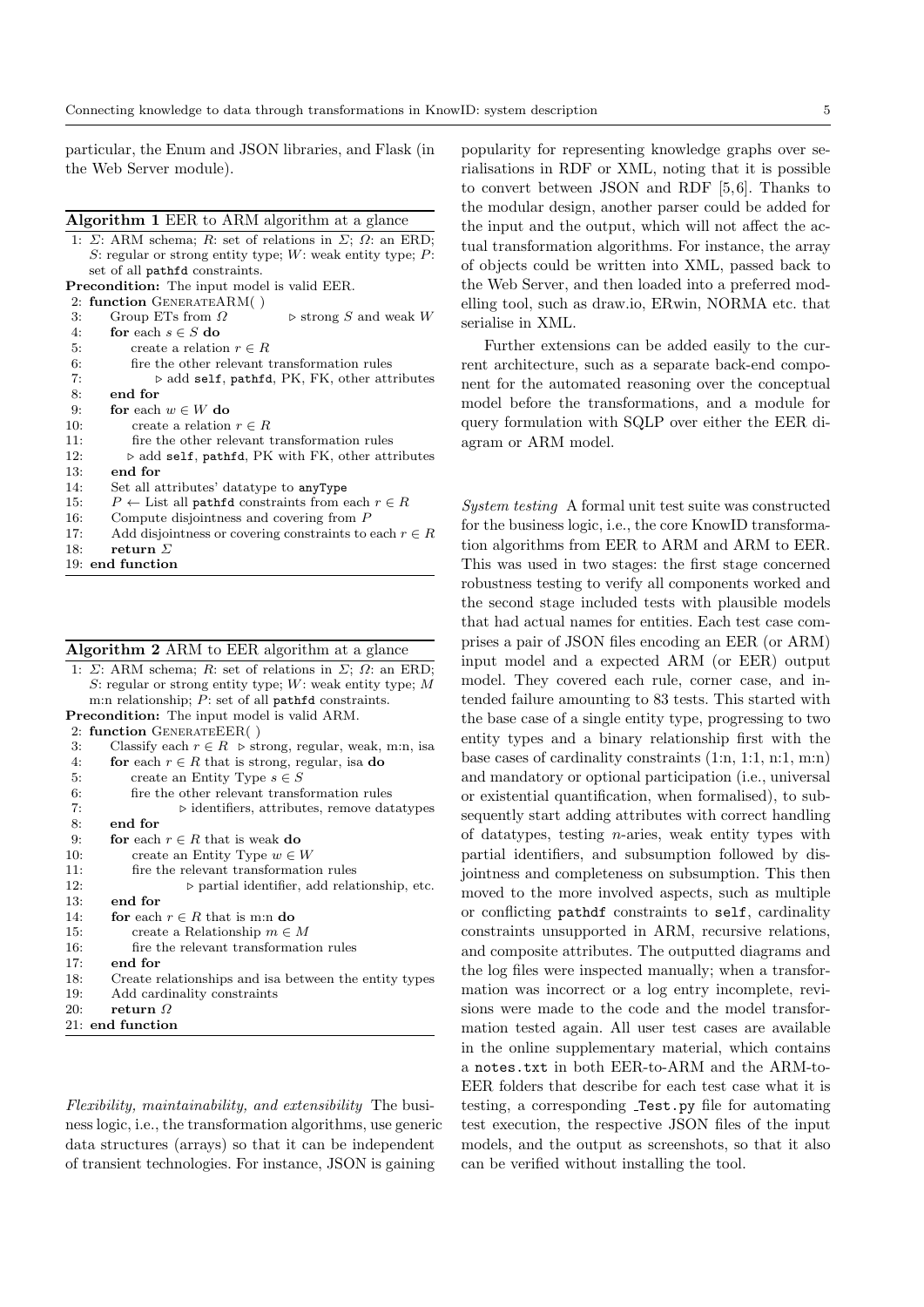# 4 Example

...

We present the transformation tool's working by demonstrating the generation of an ARM model from an EER Diagram, where the end state of the transformation is shown in Fig. 4.

Let us assume a small application ontology or conceptual data model about academics working for a department that offers modules that are taught by those academics. This may be stored in OWL, serialised in XML, or a similar notation, and that can be converted into JSON. For instance, there may be declarations such as (in Description Logics notation):

School  $\sqsubseteq$  ∃employs.Academic Academic  $\Box$  = 1 worksFor.School Module  $\sqsubseteq$  = 1 offeredBy.School

This is stored eventually in the corresponding JSON file. For instance, the entity type Person is stored as follows (we have removed whitespace to save layout):

```
{ "entityTypes":
[ { "name": "Person",
        "attributes": [ {"name": "name"},
            {"name": "ZA_ID"} ],
        "identity": { "attributes": [
                "ZA_ID" ],
            "type": "complete" } },
    ... ] ... }
```
In the tool's interface, one clicks Load to load that JSON file, which is rendered graphically in a simple ERD notation, shown in the left pane in Fig. 4. Upon clicking Transform, it will transform the model into ARM, which generates a log file that can be saved (bottom pane in Fig. 4) to a JSON file and it generates a text-based ARM model with relation specifications as shown in compact mode in Fig. 2 (saved in JSON format), which is then rendered graphically in the right-hand pane of the interface (see Fig. 4). The choice of ARM graphical elements was chosen here to be relational model-like. As can be seen, default datatypes (anytype) are added, since they are not part of an ERD but are part of the ARM specification, and there are auto-generated names for ARM relations created from  $m : n$  relationships, such as joinRelation [Academic-Module], and the arrows point to the source relation of the foreign key as usual.

The ARM file thus generated lies now in the data layer of the KnowID architecture (Fig. 1). With this file it is now possible not only to start the relational database design if necessary, but also to realise the data completion step that materialises the conceptual model's implicit knowledge. Physical data characteristics such as DBMS specific definitions, referential in-



Fig. 4 Screenshots of the tool with the example, in the state after having transformed the ERD input into an ARM model.

tegrity, and performance optimisation may now be integrated in the full process of knowledge management.

# 5 Discussion and conclusions

This system description paper presented the novel implementation to connect the knowledge layer with the data layer using transformations, as an alternative option to the currently common intermediate mapping layer. Its design is highly modular in order to facilitate easy addition of other modules with additional functionalities and to be compatible with a number of Web technologies for the representation of the models and for reasoning over them.

The next phase in the implementation will be extending the use of SQLP from ARM to EER so as to re